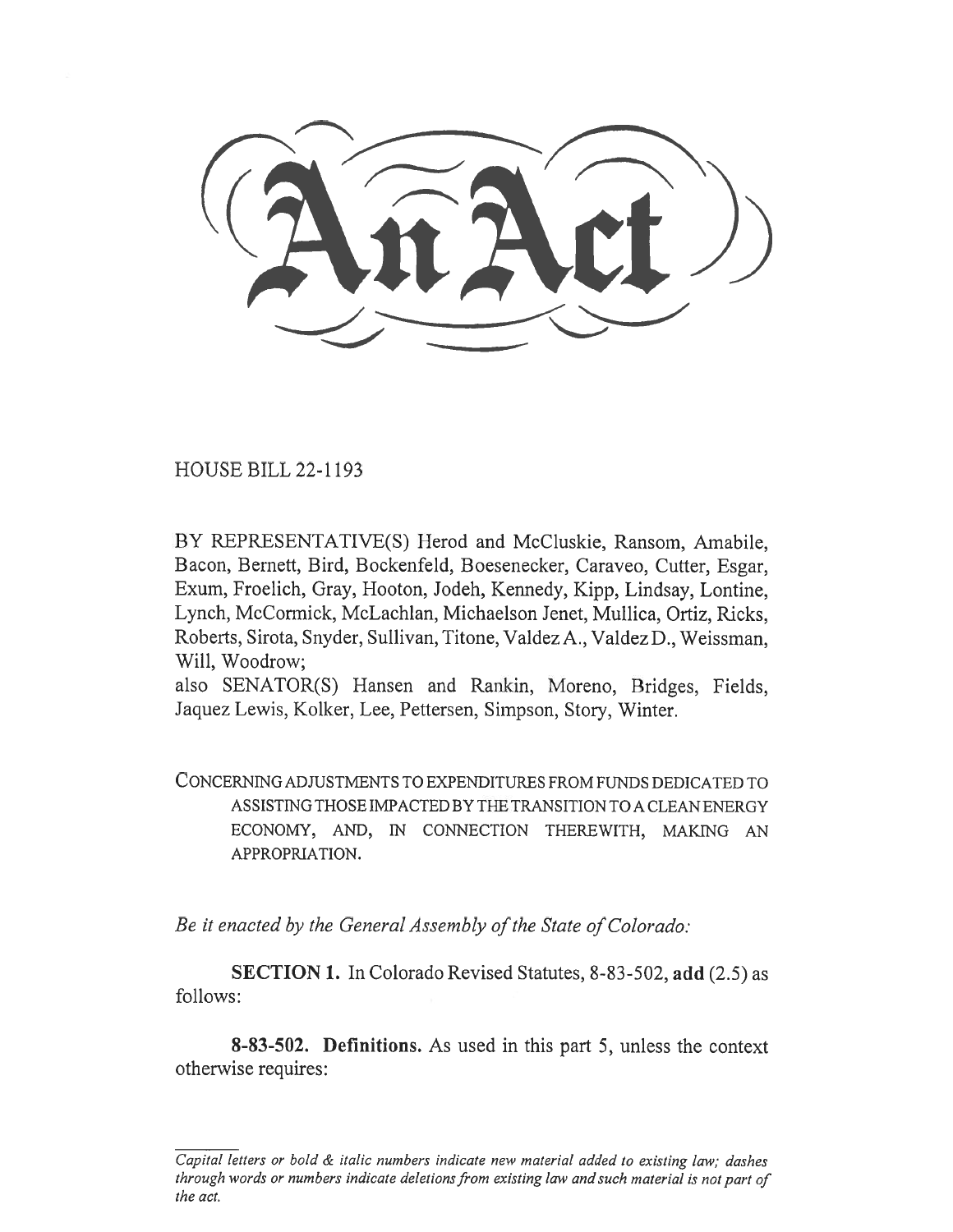(2.5) "COAL TRANSITION WORKFORCE ASSISTANCE PROGRAM ACCOUNT" OR "ACCOUNT" MEANS THE COAL TRANSITION WORKFORCE ASSISTANCE PROGRAM ACCOUNT CREATED IN SECTION 8-83-504.5.

SECTION 2. In Colorado Revised Statutes, 8-83-504, amend (4)(a) introductory portion; and add (5) as follows:

8-83-504. Just transition cash fund - transfer from general fund - transfer from account - definition - repeal. (4) (a) On June 30, 2021, the state treasurer shall transfer eight million dollars from the general fund to the fund. ON THE EFFECTIVE DATE OF THE INTRODUCTORY PORTION TO THIS SUBSECTION (4)(a), AS AMENDED, THE STATE TREASURER SHALL TRANSFER TWO MILLION DOLLARS FROM THE ACCOUNT TO THE FUND. Subject to annual appropriation by the general assembly, the office shall expend the money transferred TO THE FUND PURSUANT TO THIS SUBSECTION (4)(a) to implement the final just transition plan for Colorado prepared as required by section 8-83-503 (4) and to provide supplemental funding for existing state programs that the office identifies as the most effective vehicles for targeted investment in coal transition communities. In providing such supplemental funding, the office shall place a heavy emphasis on investment in tier one transition communities and shall support programs that:

(5) (a) NOTWITHSTANDING ANY OTHER PROVISION OF THIS SECTION, FOR THE 2021-22 STATE FISCAL YEAR, THE GENERAL ASSEMBLY SHALL APPROPRIATE ONE HUNDRED FIFTY THOUSAND DOLLARS FROM THE FUND TO THE DEPARTMENT OF HIGHER EDUCATION FOR USE BY THE BOARD OF TRUSTEES OF THE COLORADO SCHOOL OF MINES TO EXPAND THE CORE-CM INITIATIVE IN THE GREATER GREEN RIVER AND WIND RIVER BASINS.

(b) AS USED IN THIS SUBSECTION (5), "CORE-CM INITIATIVE" MEANS THE CARBON ORE, RARE EARTH, AND CRITICAL MINERALS INITIATIVE FOR U.S. BASINS, AN INITIATIVE THROUGH THE OFFICE OF FOSSIL ENERGY IN THE FEDERAL DEPARTMENT OF ENERGY, THE PURPOSE OF WHICH IS TO DEVELOP AND CATALYZE REGIONAL ECONOMIC GROWTH, JOB CREATION, AND ASSOCIATED TECHNOLOGY INNOVATION ACROSS BASINS THROUGHOUT THE COUNTRY.

SECTION 3. In Colorado Revised Statutes, 8-83-504.5, amend (1) introductory portion,  $(1)(a)$  introductory portion,  $(1)(a)(V)$ , and  $(2)$ ; repeal

PAGE 2-HOUSE BILL 22-1193

 $\mathcal{P}(\mathcal{C}) \qquad \mathcal{V}(\mathcal{C})$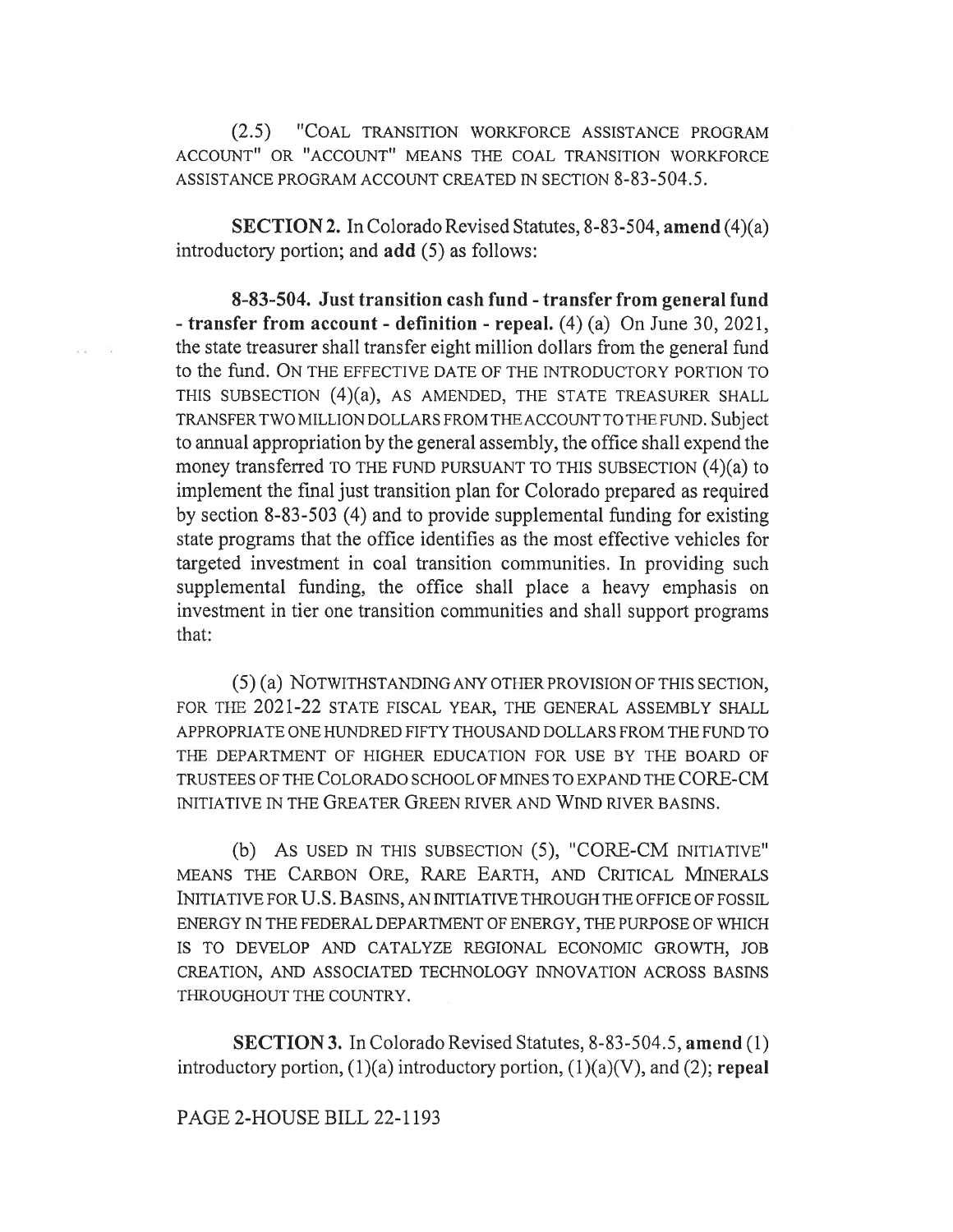(1)(b) and (1)(c); and add (1)(a)(VII), (1)(a)(VIII), and (3) as follows:

8-83-504.5. Additional coal transition workforce assistance program funding - coal transition workforce assistance program account. (1) The coal transition worker WORKFORCE assistance program account is hereby created in the fund. On June 30, 2021, the state treasurer shall transfer seven million dollars from the general fund to the workforce assistance program account. Subject to annual appropriation by the general assembly, the department shall expend money from the account for coal transition worker WORKFORCE assistance programs subject to the following requirements and limitations:

(a) The money must be expended first for programs that directly assist coal transition workers OR THEIR FAMILY MEMBERS AND OTHER HOUSEHOLD MEMBERS, including programs that:

(V) Provide individualized financial and transition planning; or

(VII) SUPPORT FAMILY MEMBERS OR OTHER HOUSEHOLD MEMBERS OF COAL TRANSITION WORKERS; OR

(VIII) TEST INNOVATIVE COAL TRANSITION WORK SUPPORT PROGRAMS THROUGH A PILOT PROGRAM. THE DEPARTMENT IS ENCOURAGED TO LIMIT ANY PILOT PROGRAM TO NO MORE THAN FORTY TOTAL PARTICIPANTS WHO ARE COAL TRANSITION WORKERS, COAL TRANSITION WORKER FAMILY MEMBERS, COAL TRANSITION WORKER HOUSEHOLDS, OR A COMBINATION OF COAL TRANSITION WORKERS, FAMILY MEMBERS, AND HOUSEHOLDS.

(b) If money required by subsection  $(1)(c)$  of this section to be expended-during-state-fiscal-year-2021-22-or-during-state-fiscal-year 2022-23 remains unexpended as of March-1 of the applicable state-fiscal year-after-expenditures-are-made-pursuant-to-subsection  $(1)(a)$  of this section, additional expenditures shall be made during the applicable state fiscal year:

(I) To support family members or other household members of coal transition workers; and

 $(H)$ -To create and implement a pilot program to test innovative coal

PAGE 3-HOUSE BILL 22-1193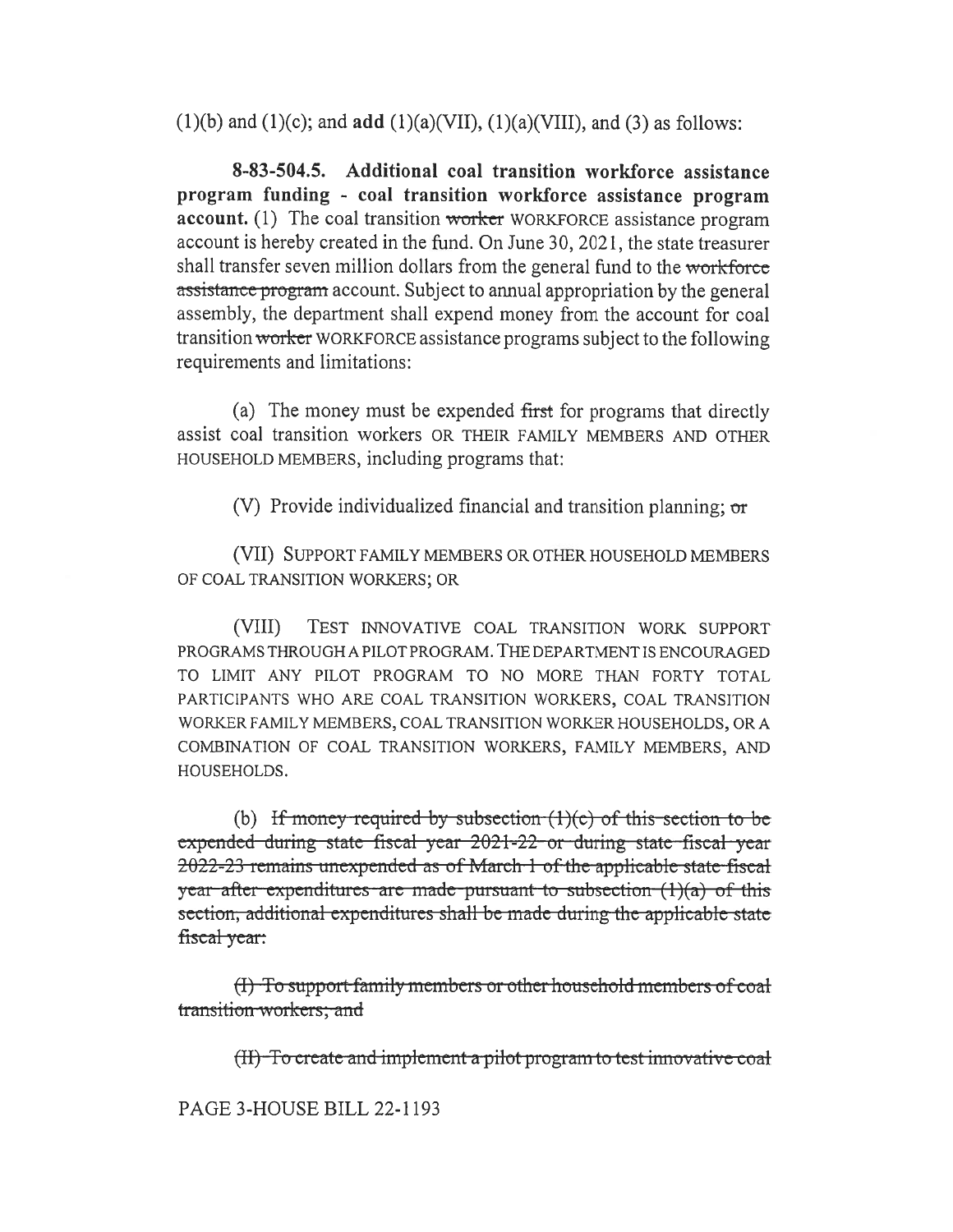transition work support programs. The department is encouraged to limit any pilot program to no more than forty coal transition workers or coal transition worker households.

(c) The department shall expend at least seventy percent of the money by the close of state fiscal year 2021-22 and shall expend any remaining money by the close of state fiscal year 2022-23.

(2) Subject to the requirements of subsection (1) of this section, the office may expend money from the workforce assistance program account to make grants to any eligible entity.

(3) ON THE EFFECTIVE DATE OF THIS SUBSECTION (3), THE STATE TREASURER SHALL TRANSFER TWO MILLION DOLLARS FROM THE ACCOUNT TO THE FUND.

**SECTION 4.** In Session Laws of Colorado 2021, section 4 of chapter 400,  $(HB21-1290)$ , repeal  $(2)$  as follows:

Section 4. Appropriation. (2) For the  $2020-21$  state fiscal year. \$7,000,000 is appropriated to the department of labor and employment. This appropriation is from the coal transition worker assistance program account of the just transition cash fund created in section 8-83-504.5 (1), C.R.S., and is based on an assumption that the department will require an additional  $1.0$ FTE. To implement this act, the department may use this appropriation for the purposes specified in section 8-83-504.5, C.R.S. Any money appropriated in this section not expended prior to July 1, 2021, is further appropriated to the department for the 2021-22 and 2022-23 state fiscal years for the same purpose.

**SECTION 5. Appropriation.** (1) For the 2021-22 state fiscal year, \$500,000 is appropriated to the department of labor and employment for use by the division of employment and training. This appropriation is from the coal transition workforce assistance program account of the just transition cash fund created in section 8-83-504.5 (1), C.R.S., and is based on an assumption that the department will require an additional 1.0 FTE. To implement this act, the division may use this appropriation for the purposes specified in section 8-83-504.5, C.R.S.

(2) For the 2022-23 state fiscal year,  $$2,000,000$  is appropriated to

PAGE 4-HOUSE BILL 22-1193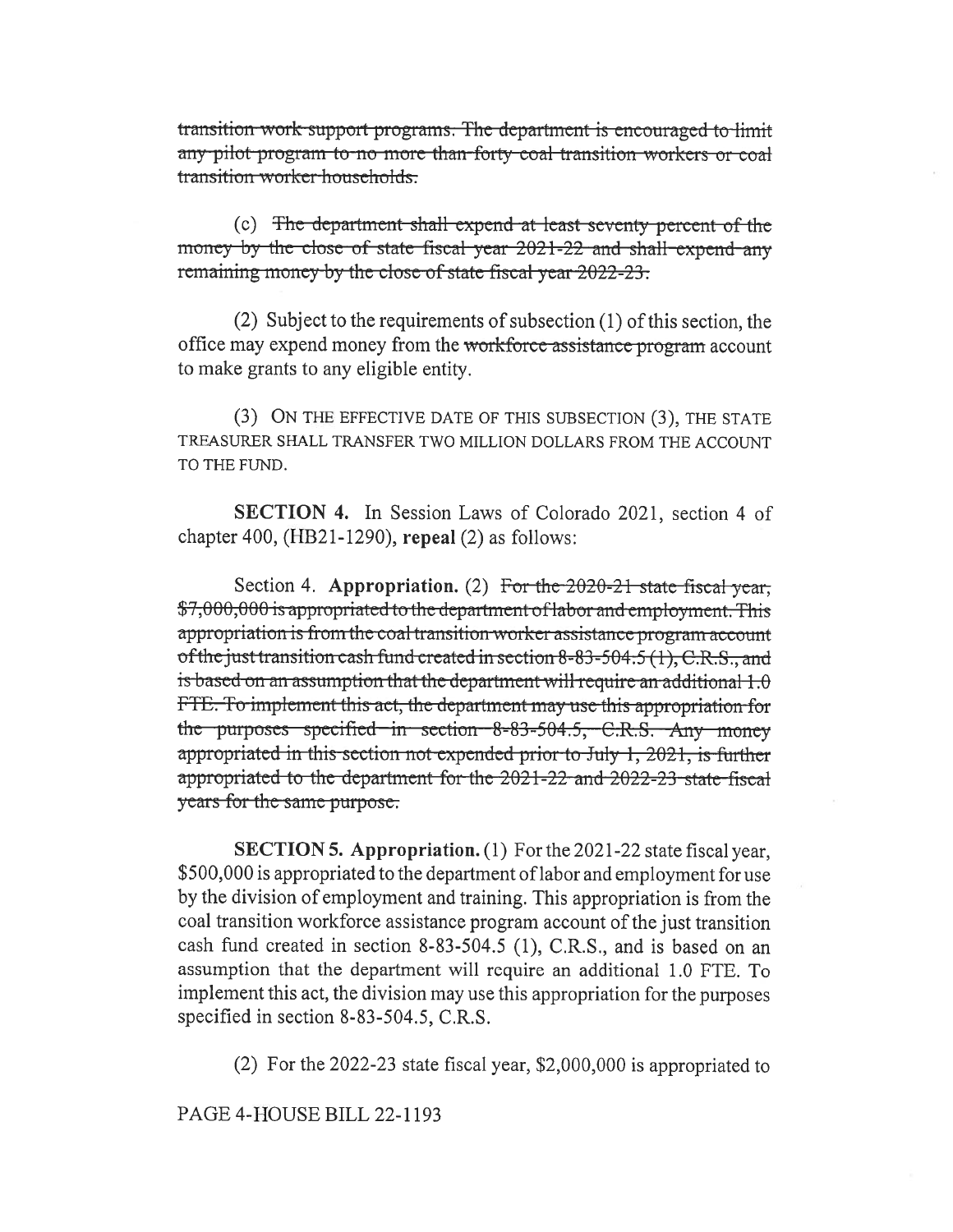the department of labor and employment for use by the division of employment and training. This appropriation is from the coal transition workforce assistance program account of the just transition cash fund created in section 8-83-504.5 (1), C.R.S. To implement this act, the division may use this appropriation for the purposes specified in section 8-83-504.5, C.R.S.

(3) For the 2021-22 state fiscal year, \$1,295,000 is appropriated to the department of labor and employment for use by the division of employment and training. This appropriation is from the just transition cash fund created in section 8-83-504 (1), C.R.S. To implement this act, the division may use this appropriation for the purposes specified in section 8-83-504, C.R.S.

(4) For the 2022-23 state fiscal year, \$555,000 is appropriated to the department of labor and employment for use by the division of employment and training. This appropriation is from the just transition cash fund created in section 8-83-504 (1), C.R.S. To implement this act, the division may use this appropriation for the purposes specified in section 8-83-504, C.R.S.

(5) For the 2021-22 state fiscal year, \$150,000 is appropriated to the department of higher education for use by the trustees of the Colorado school of mines. This appropriation is from the just transition cash fund created in section 8-83-504 (1), C.R.S. To implement this act, the trustees may use this appropriation to expand the CORE-CM initiative, as defined in section 8-83-504 (5)(b), C.R.S.

SECTION 6. Safety clause. The general assembly hereby finds,